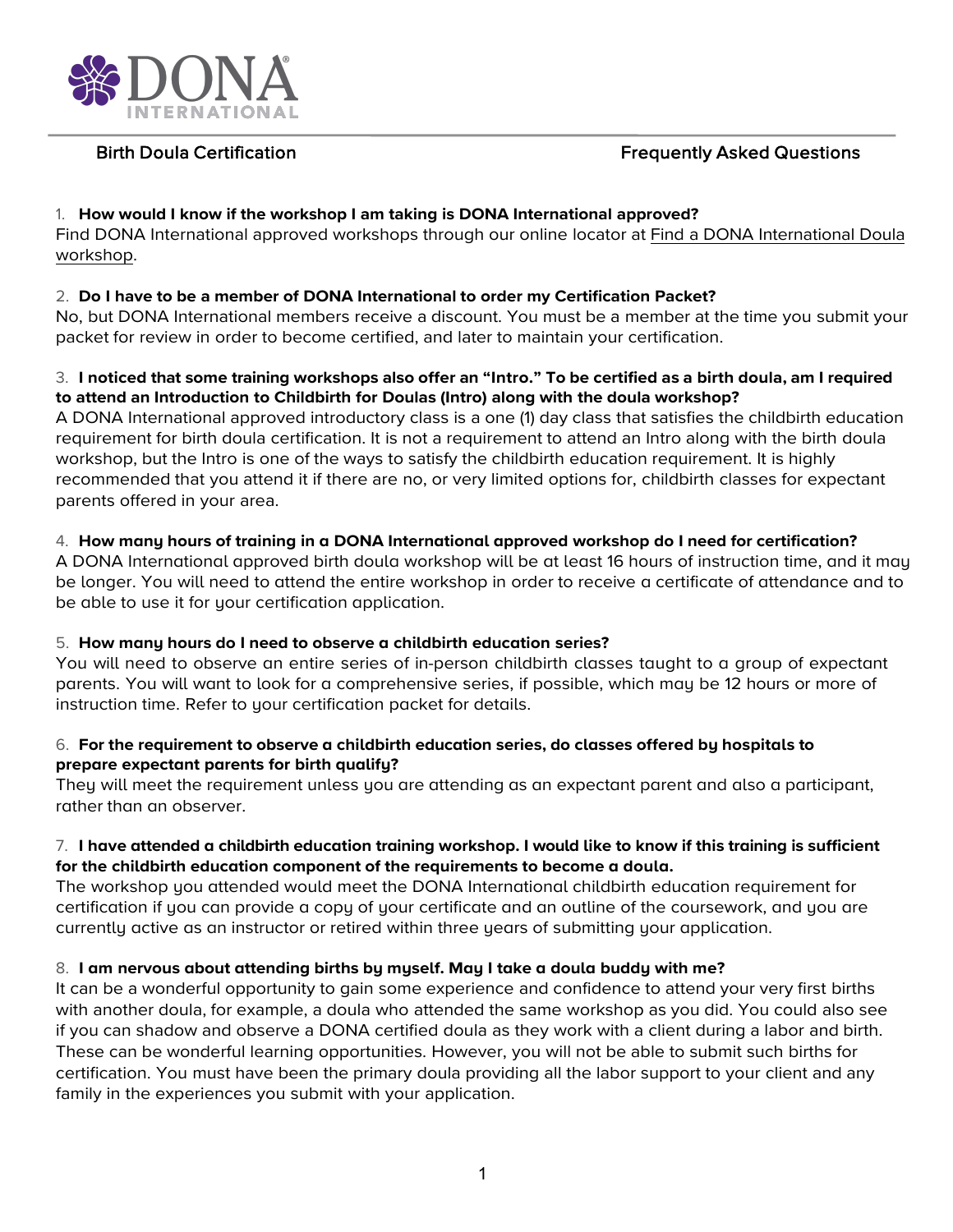

# 9. **How do I order a certification packet?**

Visit the DONA International Boutique. You will need to register as a user to be able to make a purchase of your packet.

# 10. **I am having trouble finding clients and attending births to complete the certification. What can I do?**

Don't be discouraged if your business gets off to a slow start. As you gather information for your list of resources, network with other doulas, perinatal professionals and alternative and complementary care providers in your area and use that opportunity to introduce yourself and let them know the services you offer. Getting your name out there can be hard at first, but it is well worth the effort as you begin to see positive results.

# 11. **How long does a candidate have to complete the certification requirements?**

You have two years from the date you purchase your certification packet to submit your application for certification. If your packet expires, you may purchase a one-time, six-month extension for \$10. After the sixmonth extension, if you still did not complete the requirements, you will have to purchase another certification packet and then meet the requirements in the second packet. We recommend that you order your packet in time for the first labor support experience you plan to use for certification after attending the DONA International approved workshop. This will allow you to make the most of the two years that your packet is valid. In any case, you must complete your certification requirements within four years of attending a DONA International approved workshop. The workshop itself is valid for four years, and there is no extension for it.

# 12. **How much does a DONA International approved doula workshop cost?**

Workshops vary in cost but tend to range from \$400-700, depending on the trainer and expenses involved in hosting a workshop. Fees also vary in what they include (tuition, books, etc.).

# 13. **I am nervous about attending the birth by myself. What should I do?**

Remember that the most important quality in a doula is a warm heart. More than anything, a warm smile, encouraging words and a soft touch are what you need to take with you to the birth. You are there to provide emotional support, not medical assistance. Your skills and knowledge will continue to grow with every birth. With the skills you attained at your doula workshop, you are ready to assist in your first births. You can do it!

# 14. **Some of the births I attended were under 15 hours, but I did work with these clients during prenatal visits and during postpartum. Does that time count toward the 15 required hours?**

DONA International's requirement is that you provide continuous in-person labor support for a total of at least 15 hours over three births. Each labor support experience does not need to be 15 hours. Prenatal and postpartum contact and visits do not count as labor support hours. The labor support hours begin when you join your client in person, before or at the onset of active labor, and then stay continuously for the entire labor, birth and immediate postpartum period.

15. **One of the births I attended was a cesarean section. Can this birth still count for certification purposes?** Yes, as long as the cesarean birth meets all the requirements in your certification packet. Only one of the three births you submit for certification may be a cesarean birth.

16. **I did not get a Client Confidentiality Release Form signed by one of my clients. Can I still use this birth?** To accept a birth for certification purposes, we must have a signature from the client/birthing person releasing the information. We cannot accept any paperwork without the signed release.